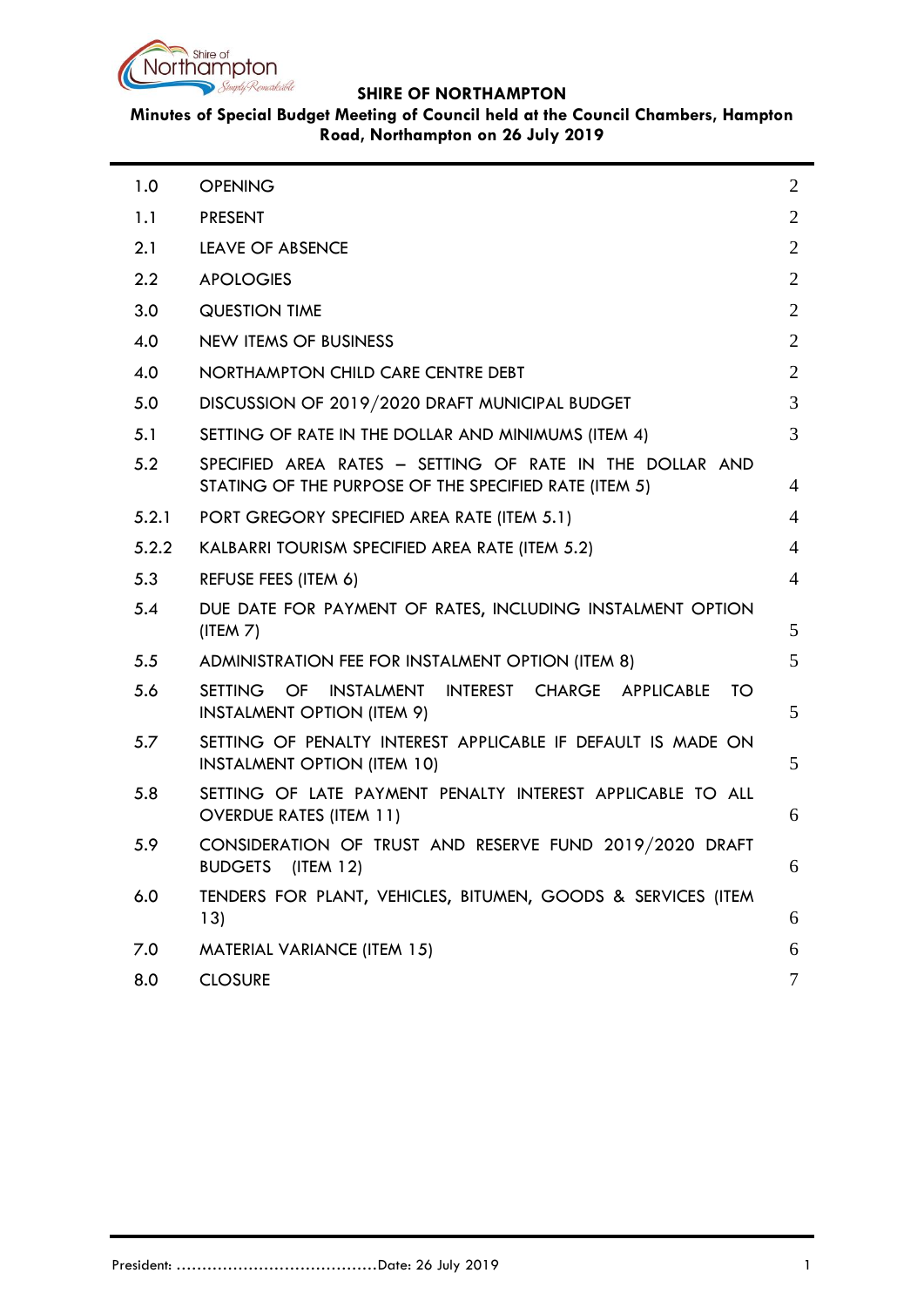

# **Minutes of Special Budget Meeting of Council held at the Council Chambers, Hampton Road, Northampton on 26 July 2019**

#### <span id="page-1-0"></span>**1.0 OPENING**

The President thanked all Councillors and staff present for their attendance and declared the meeting open at 1.00am.

<span id="page-1-1"></span>

| 1.1 | <b>PRESENT</b> |           |                  |  |  |
|-----|----------------|-----------|------------------|--|--|
|     | Cr C Simkin    | President | Northampton Ward |  |  |

| <b>Cr C Simkin</b>        | <b>President</b>                              | <b>Northampton</b> vvara |  |
|---------------------------|-----------------------------------------------|--------------------------|--|
| Cr T Carson               |                                               | Northampton Ward         |  |
| Cr T Hay                  |                                               | Northampton Ward         |  |
| Cr R Suckling             |                                               | Northampton Ward         |  |
| Cr D Pike                 |                                               | Kalbarri Ward            |  |
| Cr S Smith                |                                               | Kalbarri Ward            |  |
| <b>Cr P Stewart</b>       |                                               | Kalbarri Ward            |  |
| Mr Garry Keeffe           | <b>Chief Executive Officer</b>                |                          |  |
| <b>Mr Grant Middleton</b> | Deputy Chief Executive Officer                |                          |  |
| Mr Neil Broadhurst        | <b>Manager Works &amp; Technical Services</b> |                          |  |
| Mr Glenn Bangay           | <b>Principal Building Surveyor</b>            |                          |  |
|                           |                                               |                          |  |

### <span id="page-1-2"></span>**2.1 LEAVE OF ABSENCE**

Nil

### <span id="page-1-3"></span>**2.2 APOLOGIES**

Cr S Stock-Standen, Cr S Krakouer

#### <span id="page-1-4"></span>**3.0 QUESTION TIME**

No members of the public were present therefore no questions were put to Council.

### <span id="page-1-5"></span>**4.0 NEW ITEMS OF BUSINESS**

### <span id="page-1-6"></span>4.0 NORTHAMPTON CHILD CARE CENTRE DEBT

CEO advised Council that since providing the draft budget the final outcome of the financial situation of the Northampton Child Care Centre has been finalised where the Centre had an overall operational loss of \$34,390. With the utilising the balance of the Centre's trust funds of \$22,235 the actual cash deficit owed to the Council is \$12,155.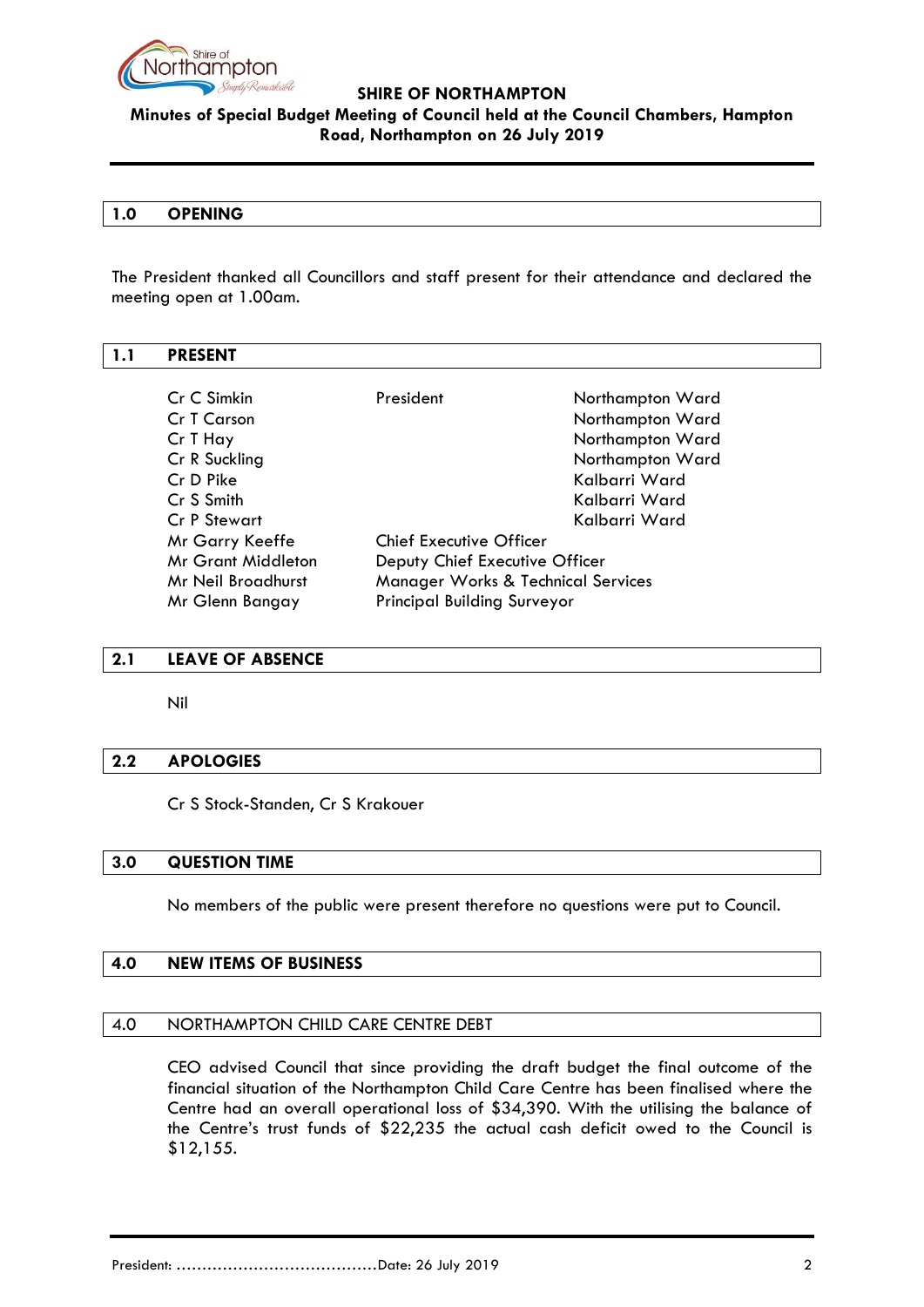

# **Minutes of Special Budget Meeting of Council held at the Council Chambers, Hampton Road, Northampton on 26 July 2019**

The deficit was the result of a combination of sustainability grant funding through the state government no longer being available and reduced number of children registered at the Centre. The Centre is currently waiting on the outcome of an operational grant to determine if the Centre will continue to operate or close down. The outcome of this new operational grant will be known within the next few days.

CEO advised that as the \$12,155 deficit is part of the brought forward cash balance and should Council wish for the deficit to be repaid then that provision will need to made within the 2019/20 Budget. CEO advised that the Centre has no funding available to repay the debt and requested Council to determine if the debt is to be pursued.

Moved Cr PIKE, seconded Cr SUCKLING

That Council not seek reimbursement for the Northampton Child Care Association for funds owing at 30 June 2019 totalling \$12,155 and that Council express its concern to the state government in the ceasing of the sustainability funding to rural child care facilities.

CARRIED 7/0

## <span id="page-2-0"></span>**5.0 DISCUSSION OF 2019/2020 DRAFT MUNICIPAL BUDGET**

Council reviewed the new items list to ensure that the draft budget for 2019/2020 was adopted as a balanced budget.

### <span id="page-2-1"></span>5.1 SETTING OF RATE IN THE DOLLAR AND MINIMUMS (ITEM 4)

Moved Cr CARSON, seconded Cr STEWART

That the Draft Municipal Fund Budget for 2019/2020 be adopted as a balanced budget and the following charges be levied:

### *General Rates*

The rate in the dollar for all rateable Gross Rental Value properties be set at \$0.079912 (7.9912¢) and the rate in the dollar for all rateable Unimproved Value properties be set at \$0.012610 (1.2610 $\phi$ ) to achieve a 2.5% increase in rates revenue.

#### *Minimum Rates*

That the minimum rate on rateable Gross Rental Value and Unimproved Value properties be set at \$565.00 per assessment.

### CARRIED BY AN ABSOLUTE MAJORITY 7/0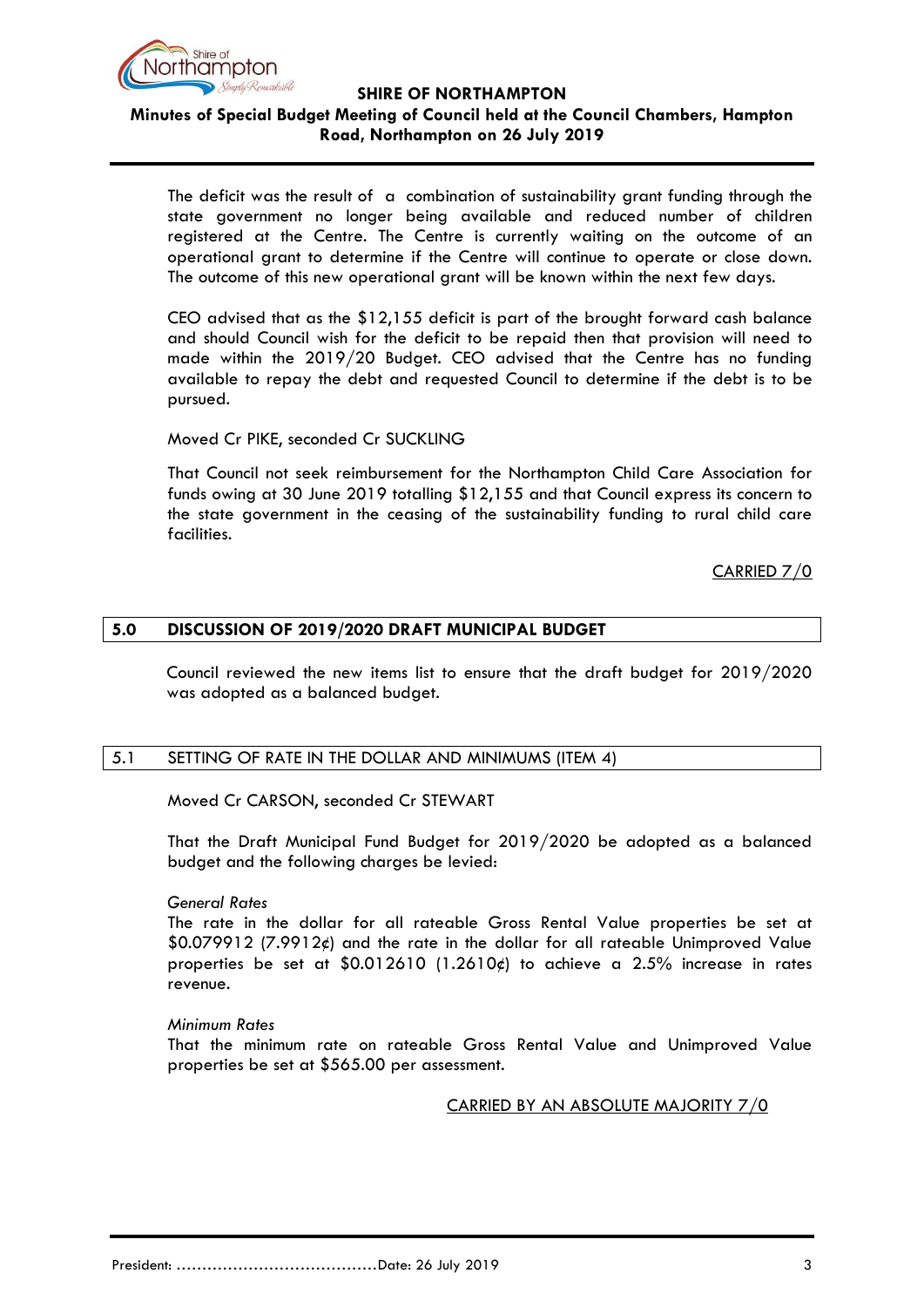

# **Minutes of Special Budget Meeting of Council held at the Council Chambers, Hampton Road, Northampton on 26 July 2019**

<span id="page-3-0"></span>5.2 SPECIFIED AREA RATES – SETTING OF RATE IN THE DOLLAR AND STATING OF THE PURPOSE OF THE SPECIFIED RATE (ITEM 5**)**

## <span id="page-3-1"></span>5.2.1 PORT GREGORY SPECIFIED AREA RATE (ITEM 5.1**)**

Moved Cr CARSON, seconded Cr STEWART

That the specified area rate in the dollar, for all rateable Port Gregory Gross Rental Value properties within the Port Gregory Townsite be set at \$0.019819 (1.9819¢) to raise approximately \$11,260 to fund the operating cost of maintaining the Port Gregory Water Supply.

## CARRIED BY AN ABSOLUTE MAJORITY 7/0

## <span id="page-3-2"></span>5.2.2 KALBARRI TOURISM SPECIFIED AREA RATE (ITEM 5.2)

Moved Cr CARSON, seconded Cr STEWART

That the specified area rate in the dollar, for all rateable Kalbarri Gross Rental Value properties zoned Residential, Residential Development, Places of Public Assembly, Special Site, Special Rural, Commercial, Tourist Accommodation, Service Industry, Light Industry, Composite Light Industry, within the Kalbarri Town Planning Scheme No. 9 be set at \$0.001733 (0.1733 $\not\in$ ), to raise approximately \$30,000 being for Tourism Infrastructure related projects and Tourism Promotional Advertising within the Kalbarri Ward.

### CARRIED BY AN ABSOLUTE MAJORITY 7/0

### <span id="page-3-3"></span>5.3 REFUSE FEES (ITEM 6)

Moved Cr CARSON, seconded Cr STEWART

- 1. That the refuse fee for residential refuse collection be set at \$335.00 and the fee for business refuse collection be set at \$670.00.
- 2. That the refuse fee for Half Way Bay Cottages be set at \$263.64 per cottage plus GST.

CARRIED BY AN ABSOLUTE MAJORITY 7/0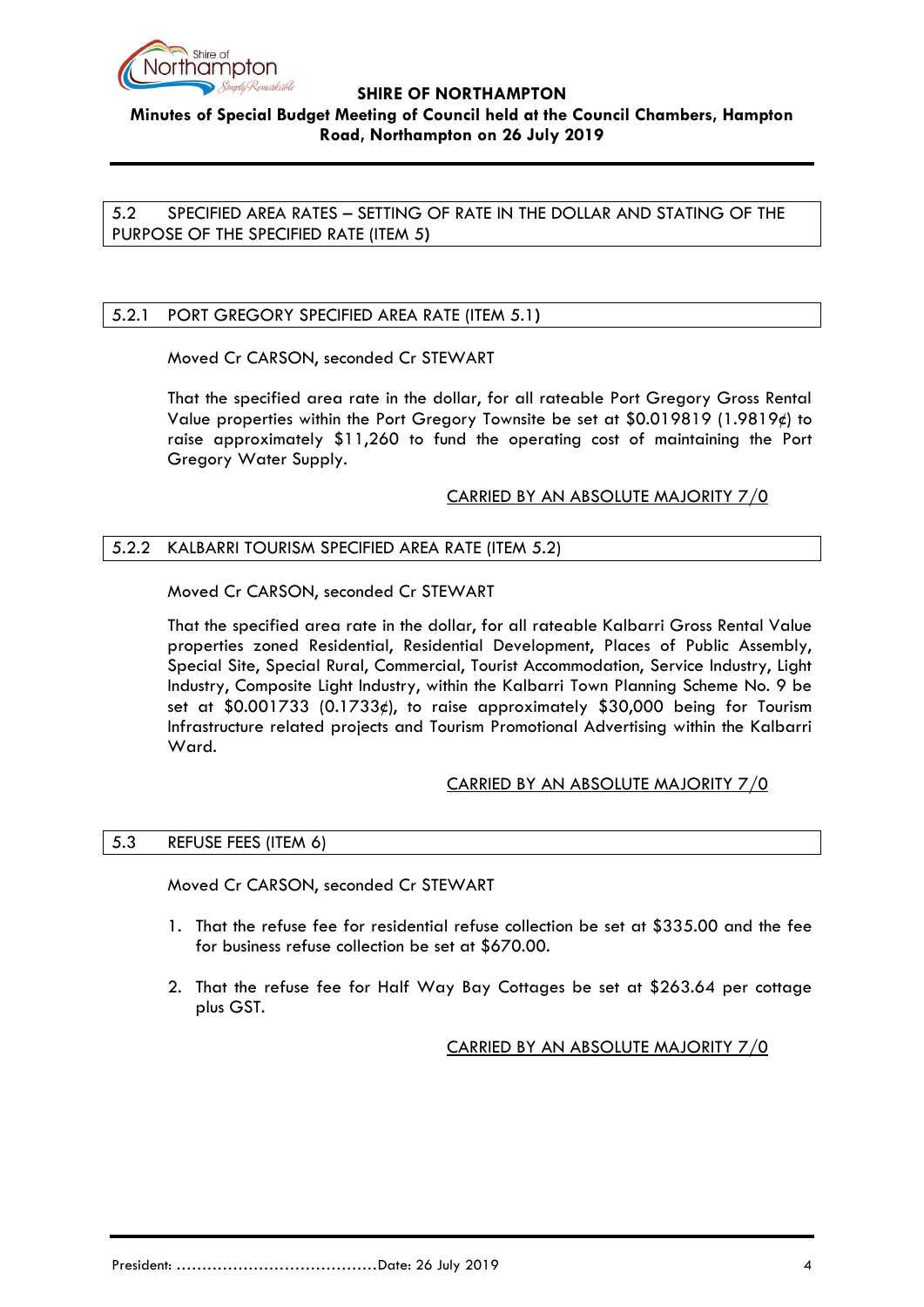

# **Minutes of Special Budget Meeting of Council held at the Council Chambers, Hampton Road, Northampton on 26 July 2019**

#### <span id="page-4-0"></span>5.4 DUE DATE FOR PAYMENT OF RATES, INCLUDING INSTALMENT OPTION (ITEM 7)

Moved Cr CARSON, seconded Cr STEWART

That the due date for the payment of rates be 4<sup>th</sup> October 2019 and the remaining due dates for rate instalment payments be 6<sup>th</sup> December 2019, 7<sup>th</sup> February 2020 and 3rd April 2020.

## CARRIED BY AN ABSOLUTE MAJORITY 7/0

#### <span id="page-4-1"></span>5.5 ADMINISTRATION FEE FOR INSTALMENT OPTION (ITEM 8)

Moved Cr CARSON, seconded Cr STEWART

That an administration fee of \$5.00 per rate instalment payment be charged.

## CARRIED BY AN ABSOLUTE MAJORITY 7/0

### <span id="page-4-2"></span>5.6 SETTING OF INSTALMENT INTEREST CHARGE APPLICABLE TO INSTALMENT OPTION (ITEM 9)

Moved Cr CARSON, seconded Cr STEWART

That an instalment interest rate of 5% per annum be charged on all rate assessments that are paid by instalments.

## CARRIED BY AN ABSOLUTE MAJORITY 7/0

### <span id="page-4-3"></span>5.7 SETTING OF PENALTY INTEREST APPLICABLE IF DEFAULT IS MADE ON INSTALMENT OPTION (ITEM 10)

Moved Cr CARSON, seconded Cr STEWART

That a penalty interest rate of 10% per annum be applicable to the outstanding rates amount if a ratepayer defaults on the payment of a rates instalment**.**

### CARRIED BY AN ABSOLUTE MAJORITY 7/0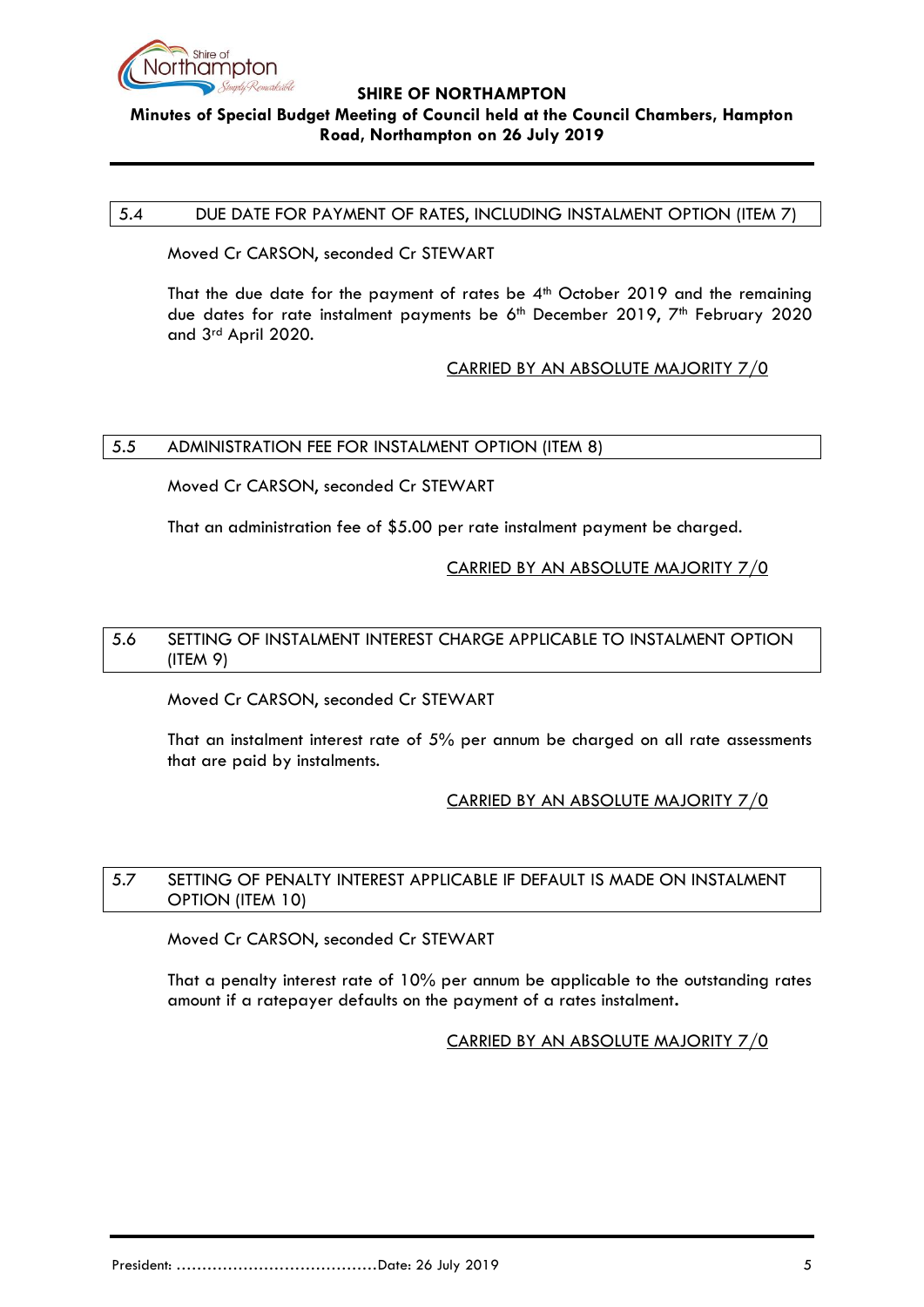

# **Minutes of Special Budget Meeting of Council held at the Council Chambers, Hampton Road, Northampton on 26 July 2019**

#### <span id="page-5-0"></span>5.8 SETTING OF LATE PAYMENT PENALTY INTEREST APPLICABLE TO ALL OVERDUE RATES (ITEM 11)

Moved Cr CARSON, seconded Cr STEWART

That a late payment penalty of 10% per annum be charged on all rates outstanding after 4<sup>th</sup> October 2019, where no instalment option was taken.

## CARRIED BY AN ABSOLUTE MAJORITY 7/0

### <span id="page-5-1"></span>5.9 CONSIDERATION OF TRUST AND RESERVE FUND 2019/2020 DRAFT BUDGETS (ITEM 12)

Moved Cr CARSON, seconded Cr STEWART

The Trust and Reserve Fund Budgets for 2019/2020 are adopted.

## CARRIED BY AN ABSOLUTE MAJORITY 7/0

### <span id="page-5-2"></span>6.0 TENDERS FOR PLANT, VEHICLES, BITUMEN, GOODS & SERVICES (ITEM 13)

Moved Cr SIMKIN, seconded Cr STEWART

That the Chief Executive Officer be authorised to call tenders, as per the requirements and provisions of the Local Government Act 1995, for the provision of goods and services as approved within the 2019/2020 Budget.

CARRIED 7/0

### <span id="page-5-3"></span>7.0 MATERIAL VARIANCE (ITEM 15)

Moved Cr SIMKIN, seconded Cr STEWART

That the Budget Variance parameters for the 2019/2020 financial year be set at \$5,000 as per FM Reg 34 (5).

CARRIED 7/0